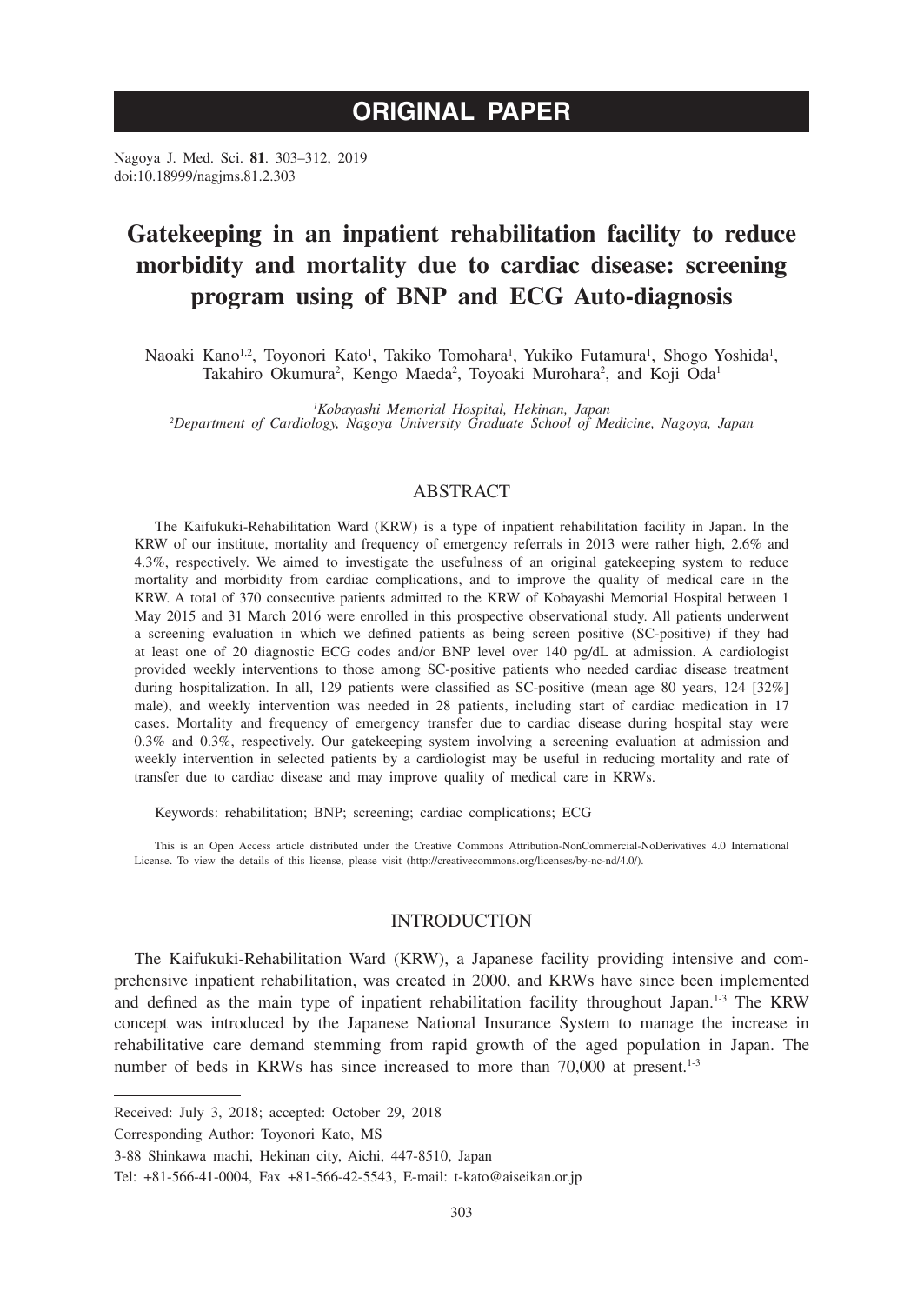KRWs care for the elderly during their recovery or convalescence. Patients who continue to require activities of daily living (ADLs) assistance after treatment for a specific disabling disease in an acute hospital setting are transferred to a KRW. These diseases include stroke, traumatic brain injury, spinal cord injury, acute neurological diseases, hip fracture, multiple fractures, knee replacement, hip replacement, and disuse syndrome after pneumonia or a surgical procedure.<sup>1-3</sup> Inpatient rehabilitation in a KRW is provided for 60 to 180 days, depending on the disease, and maximum 3 hours of rehabilitation per day are provided daily, including weekends.

A recent national survey conducted by the Kaifukuki Rehabilitation Ward Association reported a mortality of 0.5% and a frequency of transfer from a KRW to an emergency ward of up to 5.3%.1,2 In our institute, the rates of mortality and emergency referrals in 2013 were 2.6% and 4.3%, respectively (data not published). Cardiac complications had been among the causes of mortality and of referrals to acute care hospitals in our institute before April 2014; however, at that time no weekly KRW clinical rounds were being held by a cardiologist. In April 2014, a cardiologist started clinical rounds in our KRW. At this point, we introduced an original system of "gatekeeping," which consisted of a screening system using Brain Natriuretic Peptide (BNP) and 20 diagnostic ECG codes automatically selected by a CardioStar FCP-7541 electrocardiogram (ECG) device (Fukuda Denshi, Tokyo, Japan), and weekly clinical rounds by a cardiologist for those selected by the screening. Our aim was to assess the effectiveness of this system in terms of outcome and usefulness, which we report here.

## PATIENTS AND METHODS

#### *Pilot study*

Starting in June 2014, we conducted a pilot study to establish screening methods for a future prospective study. The study enrolled 51 consecutive patients with at least one of the 30 available diagnostic ECG codes and/or showing BNP level over 100 pg/dL in the screening examination at the time of admission.<sup>4</sup> All patients were assessed by a cardiologist to determine whether they had cardiac diseases. The data from all 51 patients were analyzed in April 2015. To obtain a positive predictive value (PPV) of more than 50% for the screening method, a cut-off BNP value of  $> 140$  pg/dL and 20 diagnostic ECG codes (Table 1) were finally decided.

#### *Study population*

Eligible patients admitted to the KRW of Kobayashi Memorial Hospital between 1 May 2015 and 31 March 2016 were enrolled consecutively in this prospective observational study (Fig. 1). All patients underwent laboratory examinations, ECG, chest X-ray, and Hasegawa's Dementia Scale (HDS-R) test.<sup>5</sup> Functional Independence Measurement (FIM) score<sup>6</sup> was also measured, both at admission and discharge. The clinical course of each patient in the patient population from the date of admission to the date of discharge (about 3–6 months, depending on the disease) was assessed with particular attention being paid to cardiac and non-cardiac disease-related morbidity and mortality.

#### *Gatekeeping for cardiac complications*

In the screening evaluation, screening positive (SC-positive) was defined as having at least one of the 20 diagnostic ECG codes (Table 1) and/or BNP level over 140 pg/dL at admission.<sup>7,8</sup> The cardiologist evaluated clinical records, physical findings, laboratory data, chest X-ray, ECG, and cardiac ultrasonography (in indicated cases) of SC-positive patients and divided them into 3 categories as follows: Category 1 (C1; patients with low possibility of cardiac disease); Category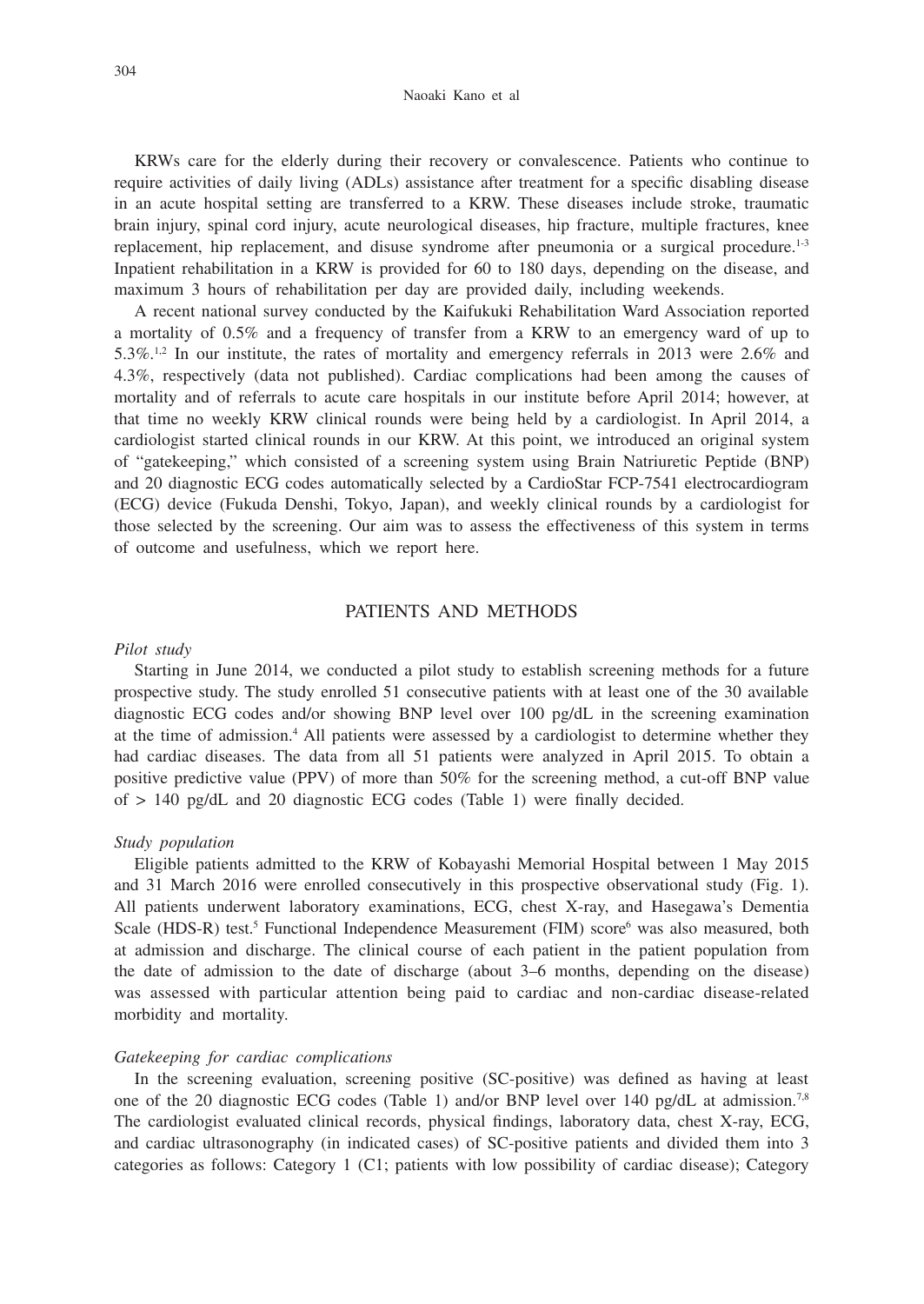| Second-degree atrioventricular block (Wenckebach) |
|---------------------------------------------------|
| Second-degree atrioventricular block (Mobitz)     |
| 2:1 atrioventricular block                        |
| Complete atrioventricular block                   |
| Sinus arrest                                      |
| Sinoatrial block                                  |
| Premature atrial contraction                      |
| Blocked premature atrial contraction              |
| Frequent premature atrial contraction             |
| Runs of premature atrial contraction              |
| Supraventricular tachycardia                      |
| Premature ventricular contraction                 |
| Frequent premature ventricular contraction        |
| Runs of premature ventricular contraction         |
| Ventricular tachycardia                           |
| Atrial fibrillation                               |
| Atrial flutter                                    |
| Tachycardia                                       |
| <b>Bradycardia</b>                                |
| QT prolongation                                   |
|                                                   |





**Fig. 1** Procedural Scheme of the Gatekeeping System

SC: Screening; C: Category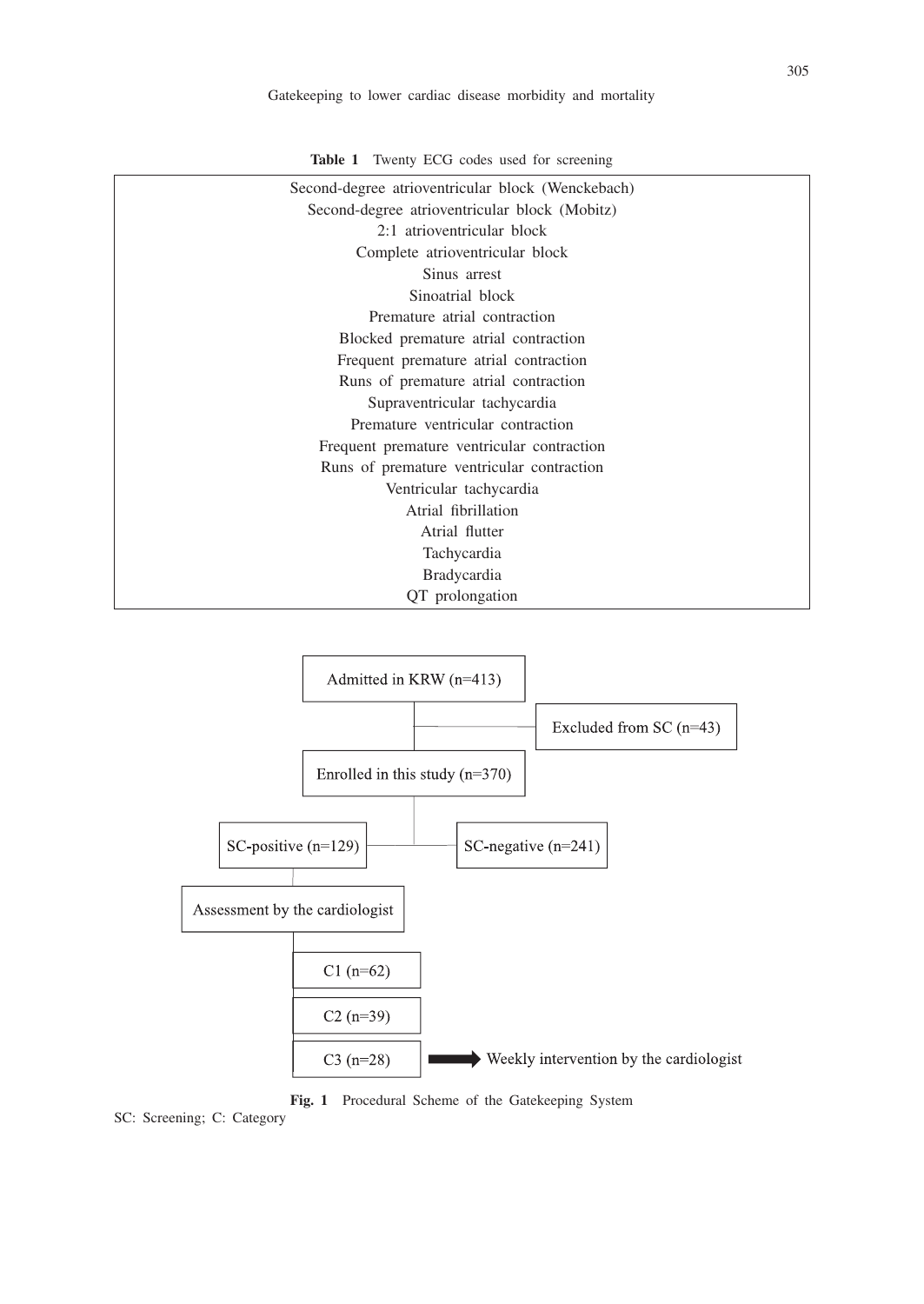2 (C2; patients in stable cardiac disease condition and not needing continuous treatment by the cardiologist); Category 3 (C3; patients needing treatment such as restriction of water intake, frequent body weight check, prescription of medications, and follow up by the cardiologist during the hospital stay in the KRW). The patients in C3 were provided weekly intervention by the cardiologist for the required periods.

#### *Analyses*

Endpoints of the study were as follows: 1) overall mortality and mortality due to cardiac complications, 2) frequency of referrals to the acute care unit of our institute or to other acute cardiovascular care units, and 3) man-hours of work required by the cardiologist for this gatekeeping process.

The data for 1) and 2) were compared with data from the most recent national survey, held in  $2017$ <sup>1,2,9</sup>

#### *Ethical aspects*

The Ethics Board of Kobayashi Memorial Hospital approved all procedures (approval number: K-03); this study received ethical approval to use an opt-out methodology based on the potential benefit of the screening procedure in reducing morbidity in SC patients.

## *Man-hours of work by cardiologist for gatekeeping*

Man-hours were calculated on the assumption that completion of the initial and second clinical rounds requires 30 minutes per patient, and that of subsequent rounds requires 15 minutes.

#### *Statistics*

Data are presented as mean  $\pm$  SD, median (first to third quartile), or number (percentage). Data were calculated using Student's t-test or nonparametric Mann–Whitney U-test, as appropriate. Categorical variables were analyzed using the chi-square test or nonparametric Fisher's exact test, as appropriate. A p-value of  $< 0.05$  was considered statistically significant.

## RESULTS

#### *Patient characteristics*

A total of 370 patients were enrolled in this study (Fig. 1). The patient characteristics are shown in Table 2. The mean age was 80 years, and 124 (32%) patients were male. The percentage of cerebrovascular disease was significantly higher in SC-positive than in SC-negative patients. HDS-R and total FIM score were significantly lower in SC-positive patients. Median BNP level in SC-positive patients was 126 pg/dL.

## *Screening*

The number of patients in C1, C2, and C3 was 62, 39, and 28, respectively. The screening results are shown in Figure 2 and Table 3. In all, 129 out of 370 patients (34.9%) were SC positive, and the PPV for the screening method (the number of C2 and C3 patients divided by the number of SC-positive patients) was 51.9%. PPV using 20 diagnostic ECG codes alone and BNP levels > 140 pg/dL alone were 49.6% and 78.3%, respectively. Cardiac comorbidities in C2 and C3 patients are shown in Figure 3. Heart failure was the most common cardiac comorbidity.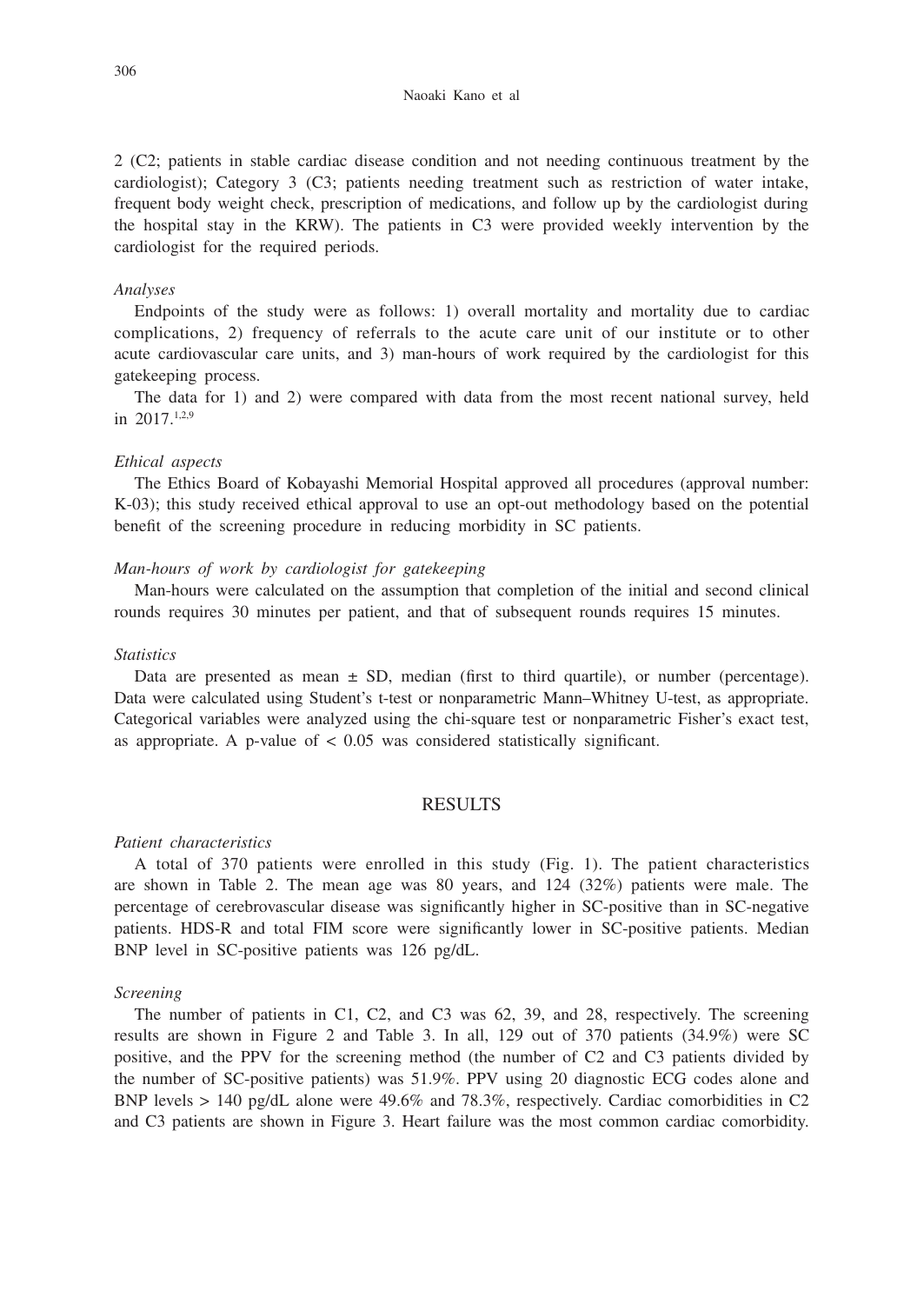| Characteristic                 | All<br>$(n=370)$ | SC-negative<br>$(n=241)$ | SC-positive<br>$(n=129)$ | P-value  |  |  |
|--------------------------------|------------------|--------------------------|--------------------------|----------|--|--|
| Age, years                     | $80 \pm 10$      | $78 \pm 11$              | $83 \pm 9$               | < 0.001  |  |  |
| Male, $n$ (%)                  | 124 (34%)        | 77 (32%)                 | 47 (36%)                 | 0.27     |  |  |
| BMI, $\text{kg/m}^2$           | $21.0 \pm 3.9$   | $21.0 \pm 3.9$           | $21.2 \pm 3.9$           | 0.65     |  |  |
| Cerebrovascular disease, n (%) | 145 (39%)        | 85 (35%)                 | 60 (47%)                 | 0.04     |  |  |
| Orthopedic disease, $n$ (%)    | $225(61\%)$      | 156 (65%)                | 69 (53%)                 | 0.04     |  |  |
| HDS-R                          | $17.3 \pm 9.3$   | $18.5 \pm 8.9$           | $15.1 \pm 9.7$           | < 0.001  |  |  |
| Motor FIM score                |                  |                          |                          |          |  |  |
| On admission                   | $42.7 \pm 21.1$  | $44.3 \pm 21.3$          | $39.8 \pm 20.1$          | 0.051    |  |  |
| On discharge                   | $63.1 \pm 23.5$  | $66.0 \pm 22.7$          | $57.6 \pm 24.2$          | 0.001    |  |  |
| Total FIM score                |                  |                          |                          |          |  |  |
| On admission                   | $65.6 \pm 27.9$  | $68.0 \pm 28.0$          | $61.0 \pm 27.3$          | 0.02     |  |  |
| On discharge                   | $88.1 \pm 31.1$  | $92.1 \pm 29.8$          | $80.6 \pm 32.4$          | < 0.001  |  |  |
| Laboratory examinations        |                  |                          |                          |          |  |  |
| Albumin, g/dL                  | $3.7 \pm 0.5$    | $3.7 \pm 0.4$            | $3.6 \pm 0.6$            | 0.01     |  |  |
| Hemoglobin, mg/dL              | $12.0 \pm 2.0$   | $12.0 \pm 2.0$           | $12.1 \pm 2.1$           | 0.67     |  |  |
| Creatinine, mg/dL              | $0.82 \pm 0.42$  | $0.78 \pm 0.40$          | $0.89 \pm 0.45$          | 0.02     |  |  |
| BNP, pg/mL                     | 49 $(21-115)$    | $33(17-64)$              | $126(57-211)$            | < 0.001  |  |  |
| Medications                    |                  |                          |                          |          |  |  |
| Calcium blockers, n (%)        | 135 (36)         | 85 (35)                  | 50 (39)                  | 0.51     |  |  |
| ACE inhibitors/ARBs, n (%)     | 102(28)          | 64 (27)                  | 38 (29)                  | 0.55     |  |  |
| $\beta$ -blockers, n $(\%)$    | 40(11)           | 17(7)                    | 23(18)                   | 0.002    |  |  |
| Diuretics, $n$ (%)             | 45 (12)          | 18(7)                    | 27(21)                   | < 0.001  |  |  |
| Anticoagulants, n (%)          | 37(10)           | 13(5)                    | 24 (19)                  | < 0.0001 |  |  |
| Antiplatelets, n (%)           | 121 (33)         | 74 (31)                  | 47 (36)                  | 0.26     |  |  |

**Table 2** Patient characteristics

Data are presented as mean  $\pm$  SD or number (percentage). SC = screening; BMI = body mass index; HDS-R = Hasegawa's Dementia Scale; FIM = Functional Independence Measurement; BNP = brain natriuretic peptide; ACE = angiotensin-converting enzyme; ARBs = angiotensin II receptor blockers.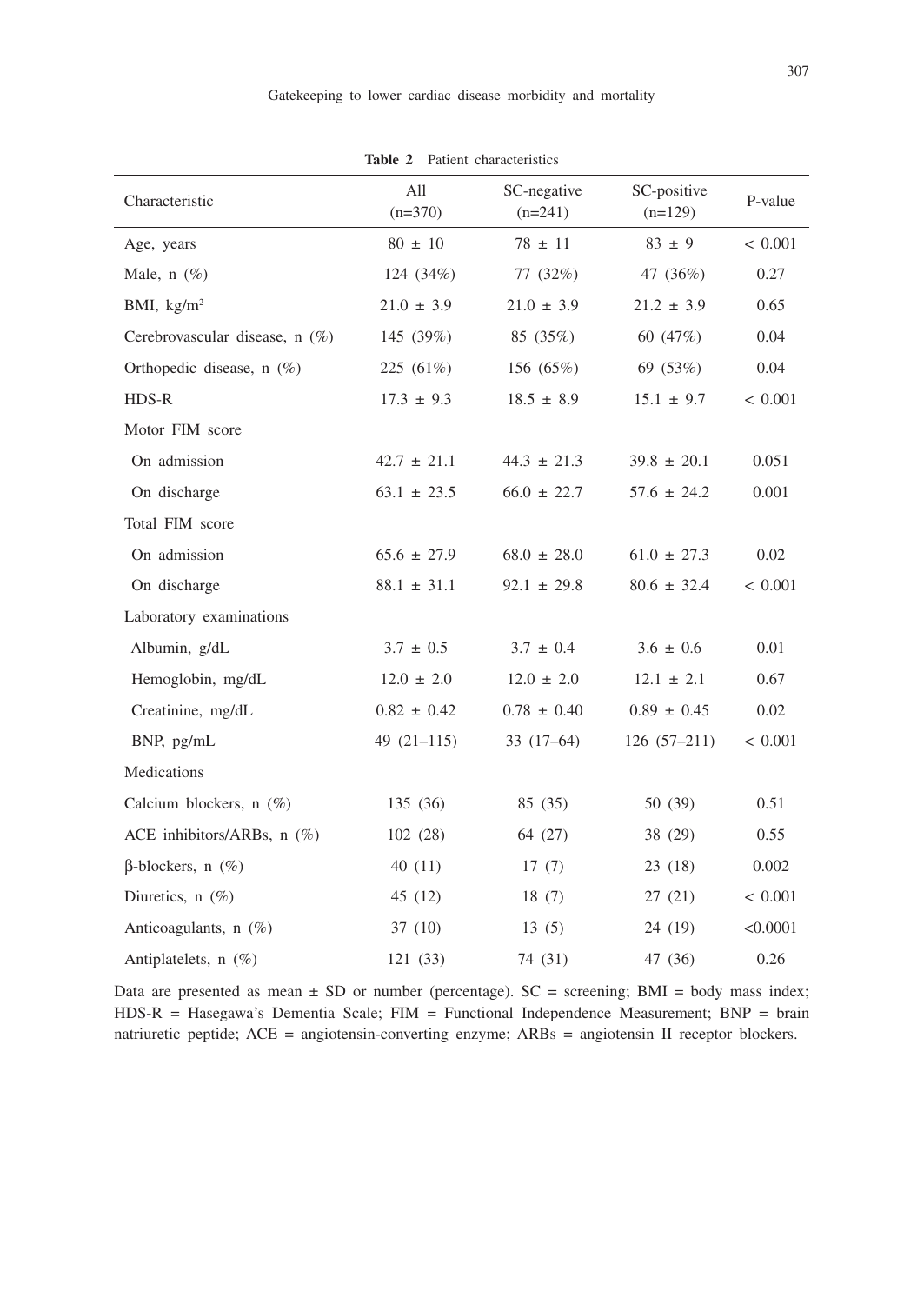

**Fig. 2** Results of screening by ECG codes and/or BNP Black column: Screening positive; White column: Screening negative

|                                                   | C1       | C <sub>2</sub> | C <sub>3</sub> |
|---------------------------------------------------|----------|----------------|----------------|
| Second-degree atrioventricular block (Wenckebach) | 1        | $\Omega$       | $\Omega$       |
| Second-degree atrioventricular block (Mobitz)     | $\Omega$ | $\Omega$       | $\Omega$       |
| 2:1 atrioventricular block                        | $\Omega$ | $\Omega$       | $\Omega$       |
| Complete atrioventricular block                   | $\Omega$ | $\Omega$       | $\Omega$       |
| Sinus arrest                                      | $\Omega$ | $\Omega$       | $\Omega$       |
| Sinoatrial block                                  | 1        | $\Omega$       | $\Omega$       |
| Premature atrial contraction                      | $\Omega$ | $\Omega$       | $\Omega$       |
| Blocked premature atrial contraction              | $\Omega$ | $\Omega$       | $\Omega$       |
| Frequent premature atrial contraction             | $\Omega$ | $\Omega$       | $\Omega$       |
| Runs of premature atrial contraction              | $\Omega$ | $\Omega$       | $\Omega$       |
| Supraventricular tachycardia                      | $\Omega$ | $\Omega$       | $\Omega$       |
| Premature ventricular contraction                 | 10       | 4              | 1              |
| Frequent premature ventricular contraction        | $\Omega$ | $\Omega$       | $\Omega$       |
| Runs of premature ventricular contraction         | 7        | 3              | 1              |
| Ventricular tachycardia                           | $\Omega$ | $\Omega$       | $\Omega$       |
| Atrial fibrillation                               | 14       | 5              | 12             |
| Atrial flutter                                    | $\Omega$ | $\Omega$       | $\Omega$       |
| Tachycardia                                       | 11       | 1              | $\Omega$       |
| Bradycardia                                       | 2        | 3              | 2              |
| QT prolongation                                   | 9        | 7              | 3              |

**Table 3** Number of patients showing 20 ECG codes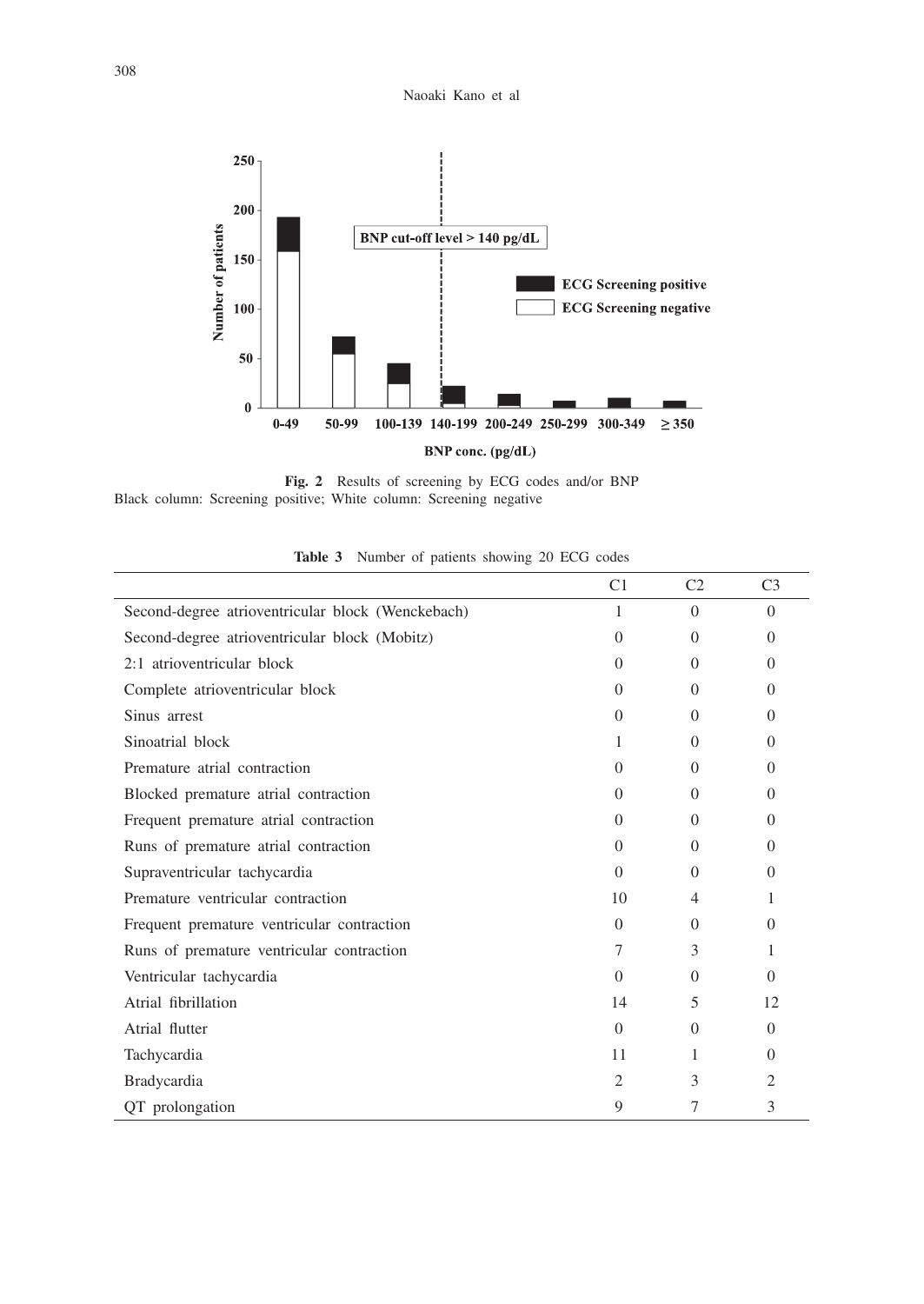

**Fig. 3** Cardiac disease in C2 and C3 patients Black column: Category 2 patients; White column: Category 3 patients

*Clinical features of C1, C2, and C3 patients and the intervention provided to C3 patients*

Physical findings, laboratory data, chest X-rays, and ECGs evaluated by the cardiologist demonstrated no cardiac disease or no need to intervene in C1 patients, but a need to intervene in C3 patients. This intervention included restriction of water intake to 600–1000 mL/day, weekly or more frequent body weight check, and prescription of medications. The medications are listed in Table 4.

| Medication          | Intervention                         | Number of patients in C3 |
|---------------------|--------------------------------------|--------------------------|
| Calcium blockers    | start medication                     | 3                        |
|                     | reduction in dose or stop medication |                          |
|                     | increase in dose                     | $\mathbf{\Omega}$        |
| ACE inhibitors/ARBs | start medication                     | 0                        |
|                     | reduction in dose or stop medication | $\mathbf{0}$             |
|                     | increase in dose                     | $\mathbf{\Omega}$        |
| $\Box$ blockers     | start medication                     | 3                        |
|                     | reduction in dose or stop medication | $\mathbf{0}$             |
|                     | increase in dose                     | 0                        |
| Diuretics           | start medication                     | 10                       |
|                     | reduction in dose or stop medication | 4                        |
|                     | increase in dose                     | 3                        |
| Anticoagulants      | start medication                     |                          |
|                     | reduction in dose or stop medication | $\mathbf{\Omega}$        |
|                     | increase in dose                     | $\mathbf{\Omega}$        |
| Antiplatelets       | start medication                     |                          |
|                     | reduction in dose or stop medication | $\mathbf{\Omega}$        |
|                     | increase in dose                     | $\mathbf{O}$             |

**Table 4** Medications prescribed for C3 patients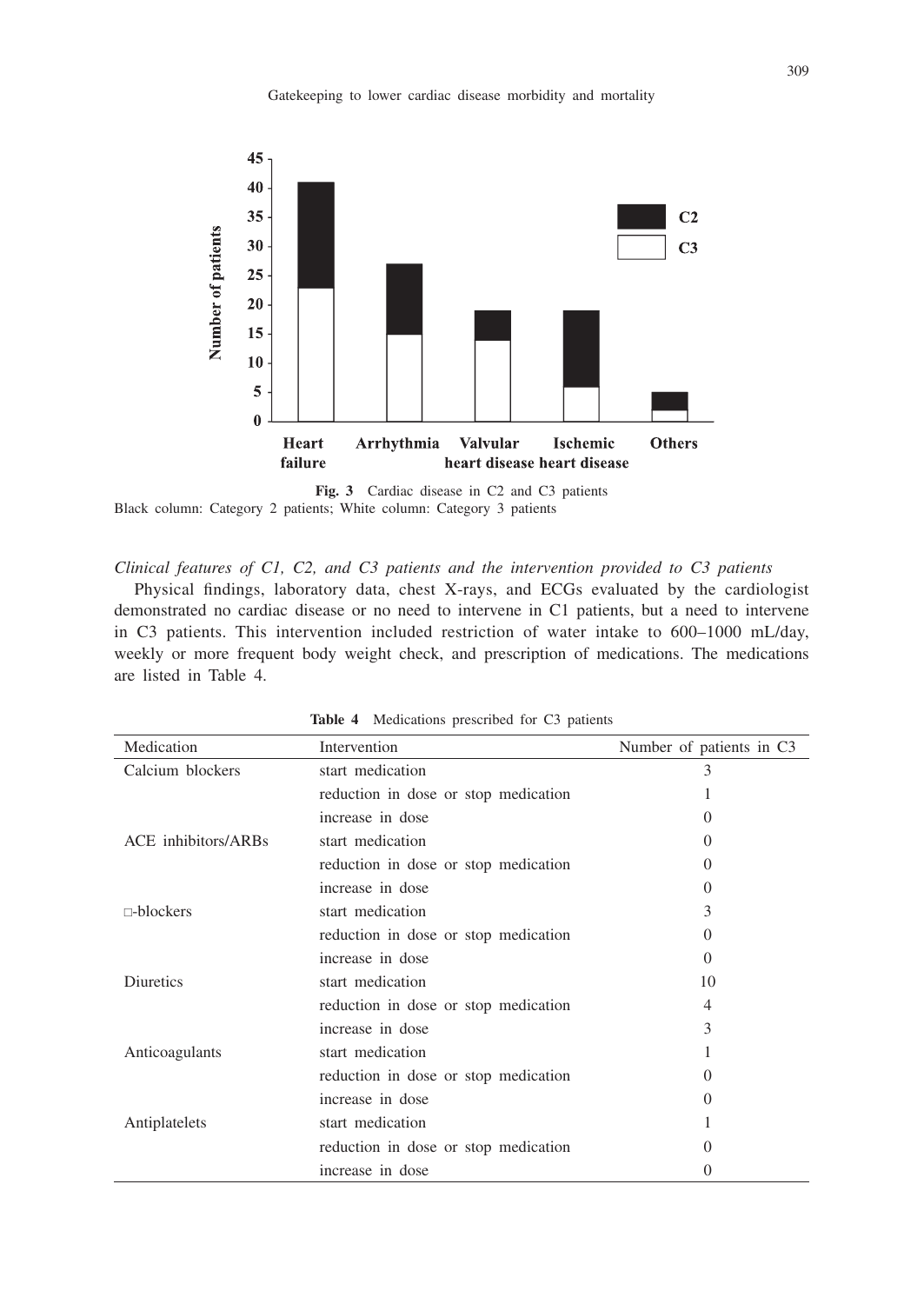| Outcome                        | All<br>$(n=370)$ | SC-negative<br>$(n=241)$ | SC-positive<br>$(n=129)$ | P value |
|--------------------------------|------------------|--------------------------|--------------------------|---------|
| Death, $n(\%)$                 | $7(1.9\%)$       | $1(0.4\%)$               | $6(4.7\%)$               | 0.008   |
| Cardiac disease, $n$ (%)       | $1(0.3\%)$       | $0(0\%)$                 | $1(0.8\%)$               | 0.35    |
| Non cardiac disease, $n$ (%)   | $6(1.6\%)$       | $1(0.4\%)$               | $5(3.9\%)$               | 0.03    |
| Transfer, $n$ (%)              | $13(3.5\%)$      | $7(2.9\%)$               | $6(4.7\%)$               | 0.38    |
| Cardiac disease, $n$ (%)       | $1(0.3\%)$       | $0(0\%)$                 | $1(0.8\%)$               | 0.33    |
| Non cardiac disease, $n(\%)$   | $12(3.2\%)$      | $7(2.9\%)$               | $5(3.9\%)$               | 0.77    |
| Discharge on schedule, $n(\%)$ | 350 (94.6%)      | 233 (97%)                | 117 $(91\%)$             | 0.03    |

Table 5 Clinical course, morbidity, and mortality

#### *Clinical course and prognosis*

Clinical course and prognosis of the 370 patients are shown in Table 5. For various reasons, 13 patients (3.5%) were referred to acute care units of other hospitals. One C1 patient (0.3%) with acute myocardial infarction that occurred on the 14th day of hospitalization was transferred to the CCU of another hospital; however, the other 12 patients were referred to acute care units for non-cardiac reasons (Table 5).

Among 7 patients who died in-hospital (1.9%), one C3 patient died of arrhythmia. Treatment in the CCU of another hospital was recommended; instead, the patient and patient's family chose palliative care owing to the patient's advanced age (89 years) and poor performance status. The other 6 patients died of non-cardiac diseases. Mortality due to cardiac disease was 0.3% (Table 5).

## *Man-hours of work by cardiologist for gatekeeping*

Among C3 patients, the total number of clinical rounds from admission to discharge was 3 to 5 in 5 patients, 6 to 9 in 11 patients, and 10 to 15 in 12 patients. The number of man-hours of cardiologist labor was 75.5.

#### DISCUSSION

A national survey previously conducted by the Kaifukuki Rehabilitation Association reported rather high mortality and morbidity in KRWs: reported mortality, frequency of patients moving from KRW to the acute care unit of the same hospital, and that of referral to an acute care unit of other acute hospital were 7.2%, 3.8%, and 7.1% respectively.<sup>1</sup> The reported mortality rate and frequency of transfer from KRW to emergency wards were improved in 2017 to 0.5% and to 5.3%, respectively.<sup>1,2</sup>

In our institute, mortality rate and frequency of emergency referrals in 507 KRW patients in 2013 were 2.6% (0.8% due to cardiac disease and 1.8% due to non-cardiac diseases) and 4.3% (0.8% cardiac and 3.6% non-cardiac disease), respectively (data not published) before the introduction of the gatekeeping system. After the introduction of gatekeeping using our screening methods and intervention by the cardiologist in 7.6% of our patients (the number of C3 patients divided by 370 enrolled patients), mortality rate and frequency of referrals for cardiac complications to other acute hospitals decreased to 0.3% (one elderly patient who received only palliative care) and 0.3% (one patient who had acute myocardial infarction after the screening), respectively. Although overall mortality in our institute was still higher, the frequency of emergency transfer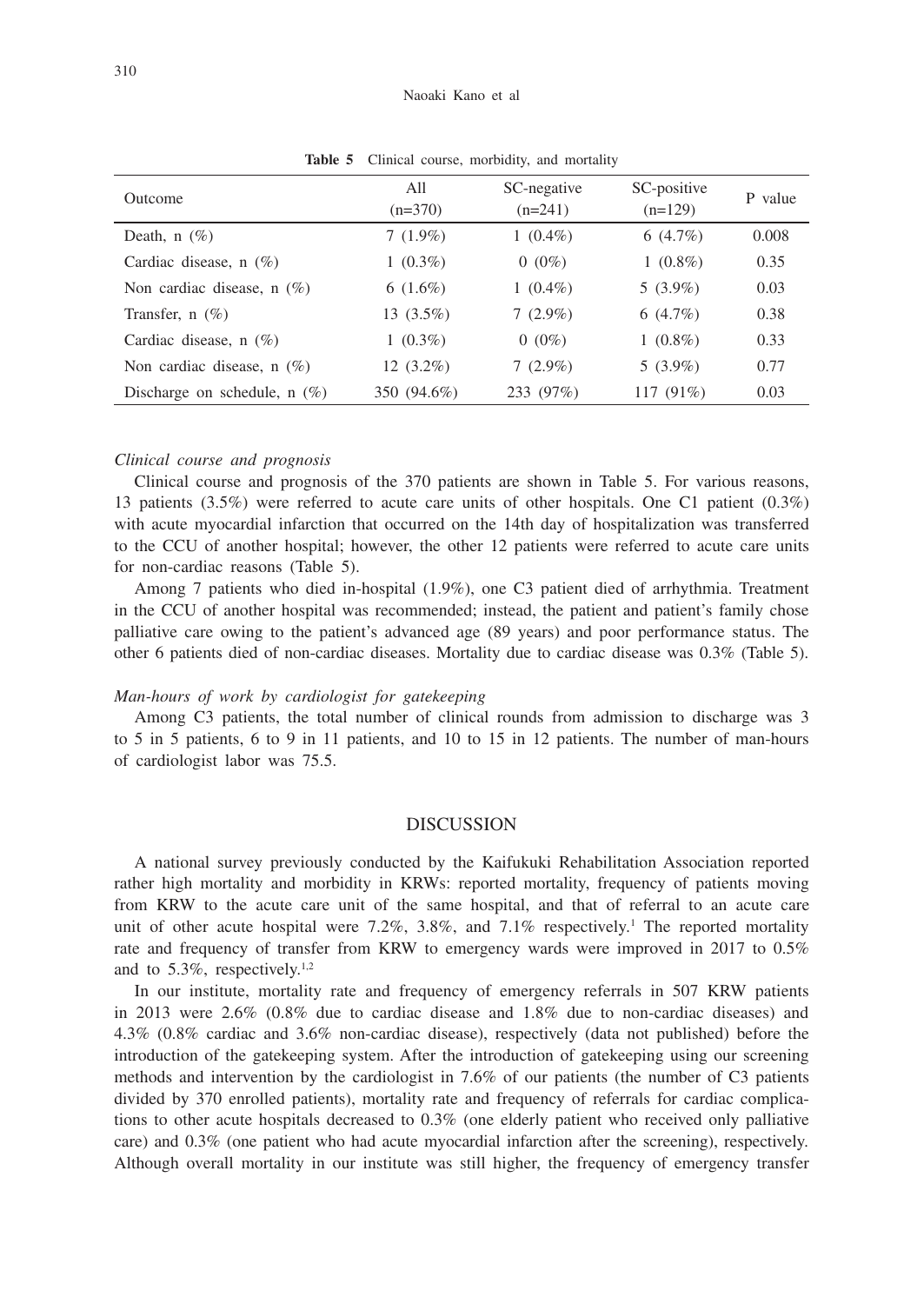was the same or a little lower than that reported in the national survey.<sup>1,2</sup>

It has been reported that pre-existing heart failure is a negative prognostic factor for pulmonary disease.10 In 13 out of 28 C3 patients, diuretics were newly started or increased in dose. In 25 of 28 C3 patients, diagnoses of cardiac disease, including heart failure, were not recorded on their medical referral forms. The usefulness of our gatekeeping system may be partly attributed to intervention by the cardiologist in the absence of a clear diagnosis of cardiac disease at admission.

BNP is produced by heart ventricles and useful in ruling out a diagnosis of heart failure.<sup>4,9,11</sup> Before the start of this study, a retrospective evaluation of KRW patients with known BNP value at admission, which had been examined by one of the attending physicians as a clinical practice, was performed. The results were suggestive of the usefulness of BNP screening for cardiac comorbidity. When we started this study, BNP measurement at admission had been included in the critical pathways in KRWs.

There have been several cut-off values of BNP, for example BNP < 100 pg/mL, based on studies conducted in young and symptomatic patients.<sup>7,11</sup> These data should be interpreted with caution when applied to BNP levels in elderly and asymptomatic patients. Therefore, the design of our screening methods was based on the results of a small pilot study. The positivity rate and PPV of screening (the number of C2 and C3 patients divided by 370 enrolled patients) were 34.9% and 51.9% respectively. Finally, our cardiologist treated 7.6% of the enrolled 370 patients in the KRW. Considering the present study positivity rate, PPV for screening, and mortality due to cardiac complications, our methods of screening using the cut-off level of BNP (BNP  $> 140$ ) pg/dL) and 20 automatically selected diagnostic ECG codes may be an acceptable gatekeeping approach to delivery of medical care for cardiac complications in patients referred to KRWs. The present study notably demonstrated that attending physicians in KRWs need to pay attention to possible "hidden" heart failure and valve diseases not previously revealed in neurosurgical units or orthopedic care units.

Many rehabilitation hospitals with KRWs in Japan do not have a full-time cardiologist available to take care of or treat KRW patients, owing to the high demand for registered cardiologists in acute cardiac care units and the limited number of cardiac care specialists. In this study, the gatekeeping duties of our cardiologist required 75.5 man-hours, which is manageable in most rehabilitation hospitals with KRWs. Our gatekeeping process involving screening followed by weekly interventions to treat cardiac complications for selected patients may be useful to maintain the quality of medical care for cardiac diseases in facilities (subacute care units or rehabilitation hospitals with KRWs) lacking a full-time cardiologist.

Improvement in ADLs is the most important yardstick of the quality of rehabilitation services in a KRW. In the present study, C2 and C3 patients as well as SC-negative and C1 patients admitted to KRWs showed significant FIM gains after comprehensive rehabilitation and cardiac intervention. Notably, our gatekeeping system enabled physiotherapists to provide the necessary and sufficient rehabilitation prescribed by specialists to SC-negative and C1 patients, and appropriate rehabilitation to C2 and C3 patients under the supervision of the cardiologist. This may account for the good rehabilitative outcomes noted in the C2 and C3 patients.

## **CONCLUSION**

Our screening program used BNP > 140 pg/dL and 20 diagnostic ECG codes to identify and to select candidates for weekly intervention by a cardiologist. Weekly intervention by a cardiologist associated with our gatekeeping screening program may be useful to reduce morbidity and mortality due to cardiac disease, and to improve quality of medical care in KRWs.